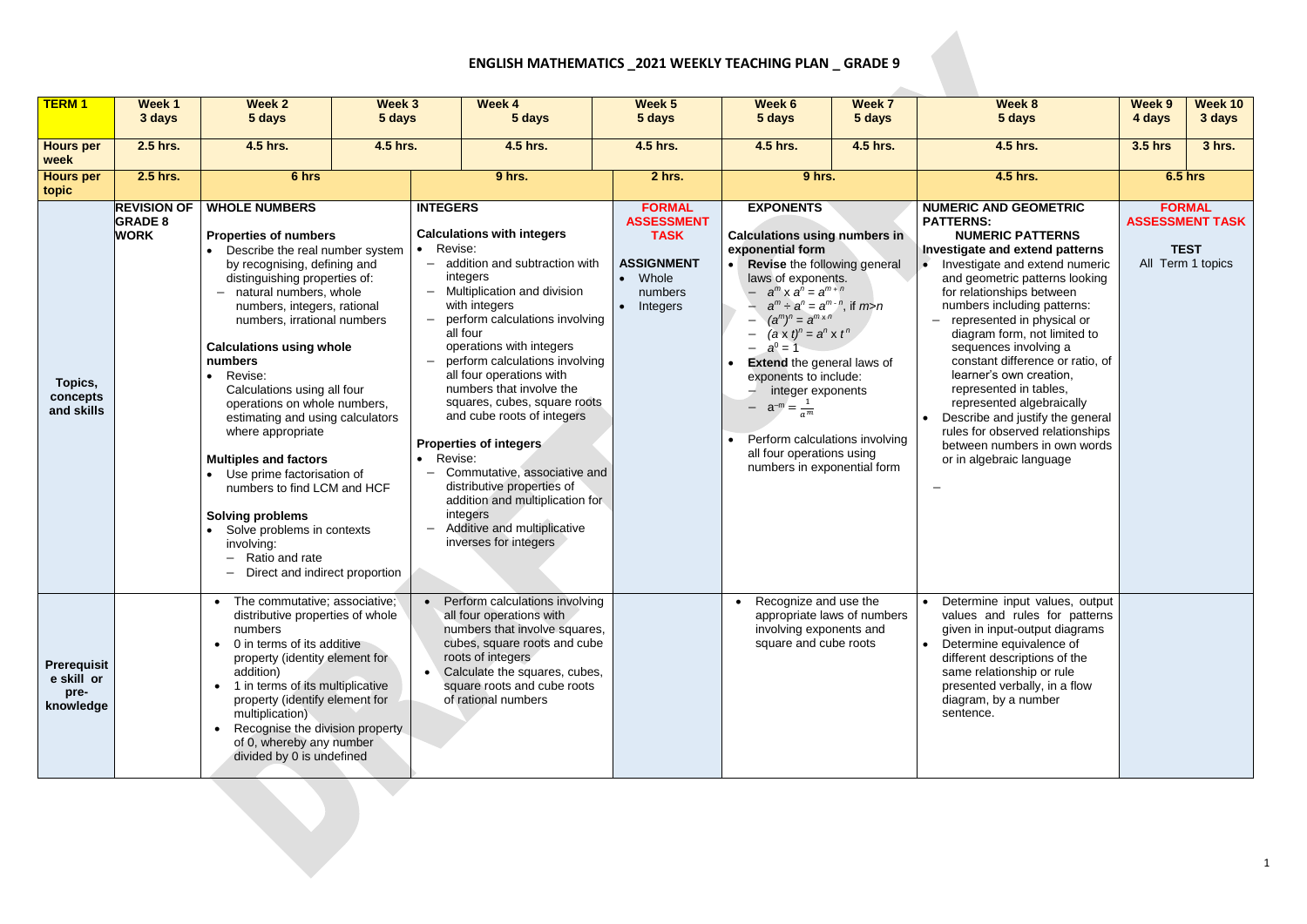| <b>TERM 2</b>                     | Week 1<br>4 days                                                                                                                                                                                                                                                                                                                                                                                                                                                                                                    | <b>Week 2</b><br>5 days                          | Week 3<br>3 days                                                                                                                                                                                                                                                                                                                                                                                                                                                                                        | <b>Week 4</b><br>5 days                                                                                                                                                                                                                                                                                                                                                                                      | Week 5<br>5 days                                                                                                                                                                                                                                                                                                                                                                                                                                                                                                                                                                                                                                                                                                                                                                                                                                                                                                                 | Week 6<br>5 days                                                                                                                                | <b>Week 7</b><br>5 days                                                                                     | Week 8<br>5 days                                                                                                                                                                                                                                                                                                                                                                                                                       | Week 9<br>5 days | Week 10<br>4 days                                                                             | Week 11<br>5 days |
|-----------------------------------|---------------------------------------------------------------------------------------------------------------------------------------------------------------------------------------------------------------------------------------------------------------------------------------------------------------------------------------------------------------------------------------------------------------------------------------------------------------------------------------------------------------------|--------------------------------------------------|---------------------------------------------------------------------------------------------------------------------------------------------------------------------------------------------------------------------------------------------------------------------------------------------------------------------------------------------------------------------------------------------------------------------------------------------------------------------------------------------------------|--------------------------------------------------------------------------------------------------------------------------------------------------------------------------------------------------------------------------------------------------------------------------------------------------------------------------------------------------------------------------------------------------------------|----------------------------------------------------------------------------------------------------------------------------------------------------------------------------------------------------------------------------------------------------------------------------------------------------------------------------------------------------------------------------------------------------------------------------------------------------------------------------------------------------------------------------------------------------------------------------------------------------------------------------------------------------------------------------------------------------------------------------------------------------------------------------------------------------------------------------------------------------------------------------------------------------------------------------------|-------------------------------------------------------------------------------------------------------------------------------------------------|-------------------------------------------------------------------------------------------------------------|----------------------------------------------------------------------------------------------------------------------------------------------------------------------------------------------------------------------------------------------------------------------------------------------------------------------------------------------------------------------------------------------------------------------------------------|------------------|-----------------------------------------------------------------------------------------------|-------------------|
|                                   | 3.5 hrs                                                                                                                                                                                                                                                                                                                                                                                                                                                                                                             | <b>4.5 hrs</b>                                   | <b>2.5 hrs</b>                                                                                                                                                                                                                                                                                                                                                                                                                                                                                          | <b>4.5 hrs</b>                                                                                                                                                                                                                                                                                                                                                                                               | <b>4.5 hrs</b>                                                                                                                                                                                                                                                                                                                                                                                                                                                                                                                                                                                                                                                                                                                                                                                                                                                                                                                   | <b>4.5 hrs</b>                                                                                                                                  | <b>4.5 hrs</b>                                                                                              | <b>4.5 hrs</b>                                                                                                                                                                                                                                                                                                                                                                                                                         | <b>4.5 hrs</b>   | <b>3.5 hrs</b>                                                                                | <b>4.5 hrs</b>    |
| <b>Hours per</b><br>week          |                                                                                                                                                                                                                                                                                                                                                                                                                                                                                                                     |                                                  |                                                                                                                                                                                                                                                                                                                                                                                                                                                                                                         |                                                                                                                                                                                                                                                                                                                                                                                                              |                                                                                                                                                                                                                                                                                                                                                                                                                                                                                                                                                                                                                                                                                                                                                                                                                                                                                                                                  |                                                                                                                                                 |                                                                                                             |                                                                                                                                                                                                                                                                                                                                                                                                                                        |                  |                                                                                               |                   |
| <b>Hours per</b><br>topic         | 6 hrs.                                                                                                                                                                                                                                                                                                                                                                                                                                                                                                              |                                                  | <b>16 hrs.</b>                                                                                                                                                                                                                                                                                                                                                                                                                                                                                          |                                                                                                                                                                                                                                                                                                                                                                                                              | 2 hrs.                                                                                                                                                                                                                                                                                                                                                                                                                                                                                                                                                                                                                                                                                                                                                                                                                                                                                                                           | 4.5 hrs.                                                                                                                                        | 4.5 hrs.                                                                                                    | 4.5 hrs.                                                                                                                                                                                                                                                                                                                                                                                                                               | 3.5 hrs.         | 4.5 hrs.                                                                                      |                   |
| Topics,<br>concepts<br>and skills | <b>NUMERIC AND GEOMETRIC PATTERNS</b><br><b>GEOMETRIC PATTERNS</b><br>Investigate and extend patterns<br>Investigate and extend numeric and geometric<br>patterns looking for relationships between<br>numbers including patterns:<br>represented in physical or diagram form, not<br>limited to sequences involving a constant<br>difference or ratio, of learner's own creation,<br>Describe and justify the general rules for<br>observed relationships between numbers in own<br>words or in algebraic language | represented in tables, represented algebraically | <b>ALGEBRAIC EXPRESSIONS</b><br><b>Algebraic language</b><br>Revise the following:<br>$\overline{\phantom{0}}$<br>$\overline{\phantom{m}}$<br>$\overline{\phantom{m}}$<br>$\overline{\phantom{m}}$<br>expressions.<br>- multiply integers and monomials by:<br>above operations<br>algebraic terms<br>122 and 123 of CAPS)<br>include:<br>- multiply integers and monomials by<br>polynomials,<br><b>Factorize algebraic expressions</b><br>common factors<br>trinomials of the form:<br>$x^2$ + bx + c | algebraic expressions<br>algebraic expressions<br>exponents in algebraic expressions<br>Recognize and differentiate between<br>monomials, binomials and trinomials<br>numbers and laws of exponents to:<br>monomials, binomials, trinomials<br>monomials, binomials, trinomials<br>the product of two binomials,<br>the square of a binomial<br>-difference of two squares<br>above factorisation processes. | Recognize and identify conventions for writing<br>Identify and classify like and unlike terms in<br>Recognize and identify coefficients and<br>Expand and simplify algebraic expressions.<br>Revise the following: using the commutative,<br>associative and distributive laws for rational<br>add and subtract like terms in algebraic<br>divide the following by integers or monomials:<br>simplify algebraic expressions involving the<br>determine the squares, cubes, square roots<br>and cube roots of single algebraic terms or like<br><b>N.B. ENSURE THAT COMMON FRACTIONS</b><br>AND DECIMAL FRACTIONS ARE PART OF<br><b>CALCULATIONS WITH EXPRESSIONS (Page</b><br>Extend the above algebraic manipulations to<br>divide polynomials by integers or monomials,<br>• Factorize algebraic expressions that involve:<br>$ax^2 + bx + c$ , where a is a common factor.<br>Simplify algebraic expressions that involve the | <b>FORMAL</b><br><b>ASSESSMENT</b><br><b>TASK</b><br><b>INVESTIGATION</b><br>• Numeric and<br>geometric<br>patterns<br>Algebraic<br>expressions | <b>ALGEBRAIC EQUATIONS</b><br><b>Revise the following:</b><br>situations<br>-1<br>inverses<br>$factors = 0$ | - set up equations to describe problem<br>analyse and interpret equations that<br>describe a given situation<br>Solve equations by inspection<br>using additive and multiplicative<br>$-$ using laws of exponents<br>$-$ Solve equations by substitution<br>Use substitution in equations to<br>generate tables of ordered pairs<br>Extend solving equations to include:<br>using factorisation<br>equations of the form: a product of | <b>REVISION</b>  | <b>FORMAL</b><br><b>ASSESSME</b><br><b>NT TASK</b><br><b>TEST</b><br>All Term 1 &<br>2 topics |                   |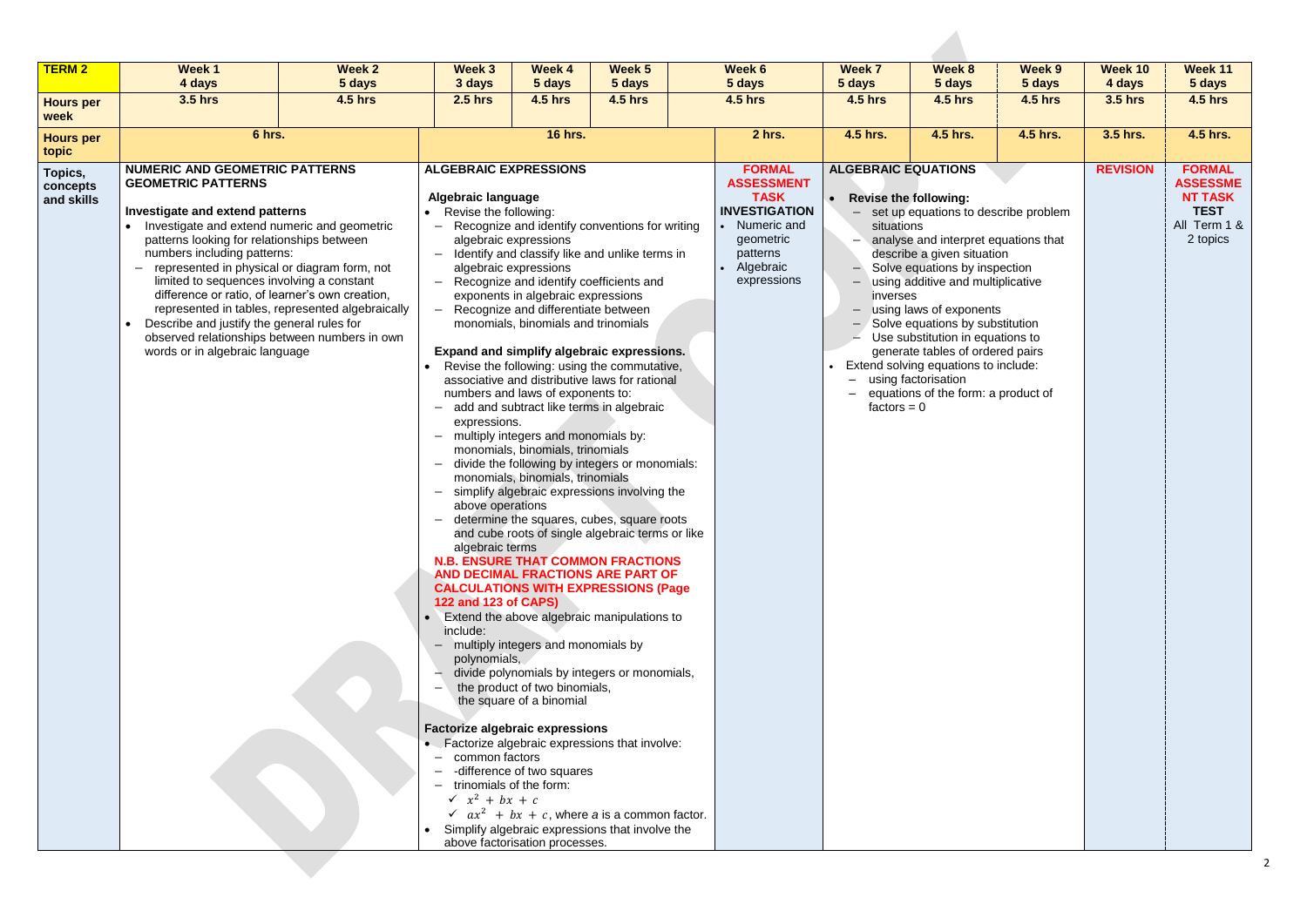|                                                      |                                                                                                                                                                                                                                                                                                                  | Simplify algebraic fractions using factorisation                                                                                                                                                                                   |                                                                                                                                                                                                                                                                                                                                                                                                                                                                                                                           |
|------------------------------------------------------|------------------------------------------------------------------------------------------------------------------------------------------------------------------------------------------------------------------------------------------------------------------------------------------------------------------|------------------------------------------------------------------------------------------------------------------------------------------------------------------------------------------------------------------------------------|---------------------------------------------------------------------------------------------------------------------------------------------------------------------------------------------------------------------------------------------------------------------------------------------------------------------------------------------------------------------------------------------------------------------------------------------------------------------------------------------------------------------------|
| <b>Prerequisite</b><br>skill or<br>pre-<br>knowledge | Determine input values, output values or rules for<br>patterns and relationships using flow diagrams,<br>tables and formulae<br>Determine, interpret and justify equivalence of<br>different descriptions of the same relationship or<br>rule presented verbally, in flow diagrams, in<br>tables and by formulae | Algebraic language<br><b>Factors and multiples</b><br>Expand and simply algebraic expressions<br>Substitution<br>Determine the squares, cubes, square roots and<br>cube roots of single algebraic terms or like<br>algebraic terms | Write number sentences to describe<br>problem situations<br>Analyse and interpret number sentences<br>that describe a given situation<br>Solve and complete number sentences by:<br>inspection<br>$-$ trial and improvement<br>Identify variables and constants in given<br>formulae or equations<br>Use substitution in equations to generate<br>tables of ordered pairs<br>Extend solving equations to include:<br>using additive and multiplicative<br>inverses<br>using laws of exponents<br>$\overline{\phantom{m}}$ |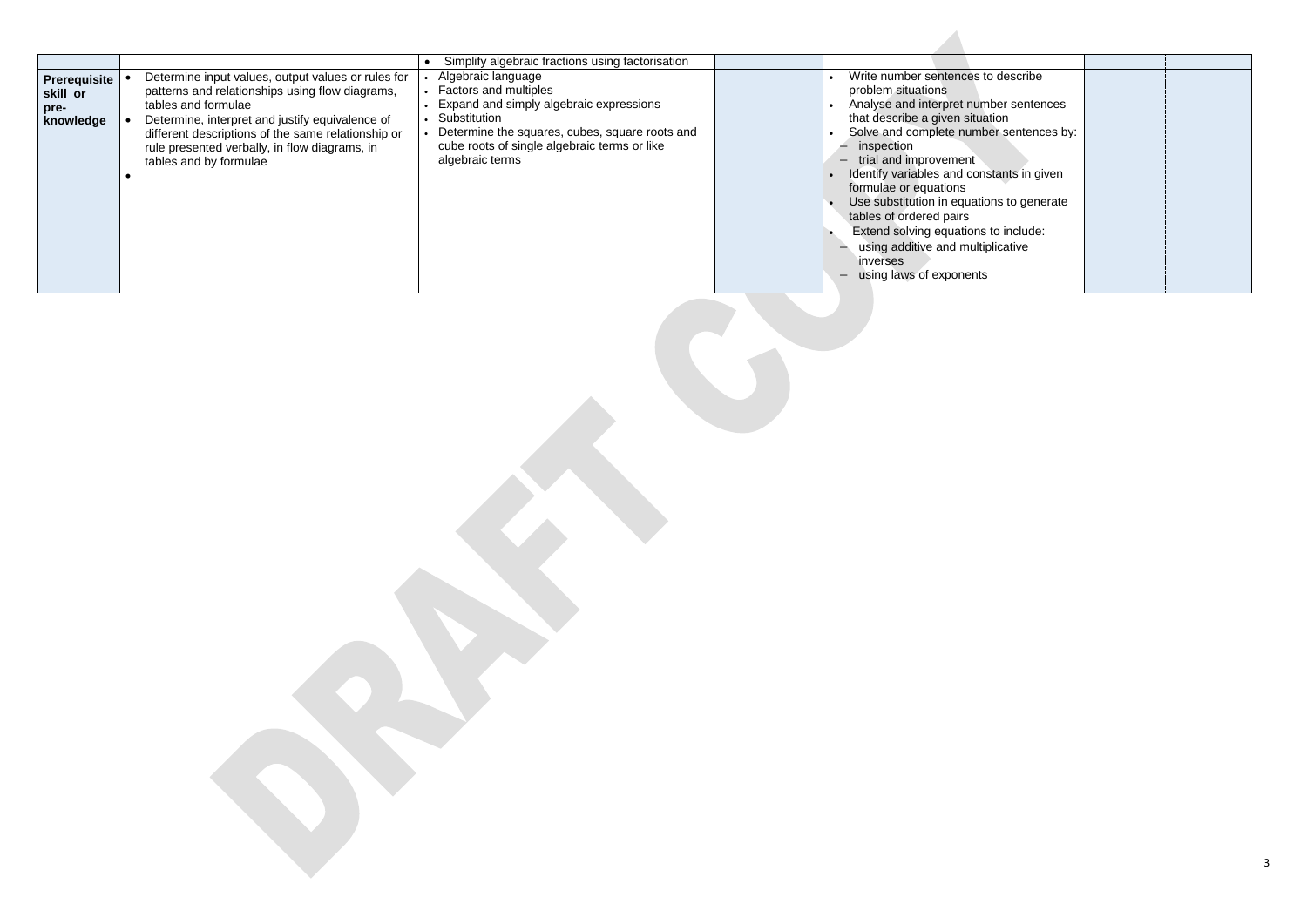| <b>TERM 3</b>                     | <b>Week1</b><br>4 days                                                                                                                                                                                                                                                                                                                                                                                                                                                                                                                                                                                                                                                                                                                                                                                                                                                                                                                                                                                                                                                                                                                                                                                                                                                                                                                                                          | <b>Week 2</b><br>5 days |  | Week 3<br>5 days | Week 4<br>5 days | Week 5<br>4 days                                                                                                                                                                                                                                                                                               | Week 6<br>5 days                                                                   | Week 7<br>5 days                                                                                                                                                                                                                                                                                                                                                                                                                                                                                                                                                                                                                                                                                                                                                            | Week 8<br>5 days                                                                                                                                                                                                                                                                                                     | Week 9<br>5 days | Week 10<br>5 days                                                              | Week 11<br>4 days |
|-----------------------------------|---------------------------------------------------------------------------------------------------------------------------------------------------------------------------------------------------------------------------------------------------------------------------------------------------------------------------------------------------------------------------------------------------------------------------------------------------------------------------------------------------------------------------------------------------------------------------------------------------------------------------------------------------------------------------------------------------------------------------------------------------------------------------------------------------------------------------------------------------------------------------------------------------------------------------------------------------------------------------------------------------------------------------------------------------------------------------------------------------------------------------------------------------------------------------------------------------------------------------------------------------------------------------------------------------------------------------------------------------------------------------------|-------------------------|--|------------------|------------------|----------------------------------------------------------------------------------------------------------------------------------------------------------------------------------------------------------------------------------------------------------------------------------------------------------------|------------------------------------------------------------------------------------|-----------------------------------------------------------------------------------------------------------------------------------------------------------------------------------------------------------------------------------------------------------------------------------------------------------------------------------------------------------------------------------------------------------------------------------------------------------------------------------------------------------------------------------------------------------------------------------------------------------------------------------------------------------------------------------------------------------------------------------------------------------------------------|----------------------------------------------------------------------------------------------------------------------------------------------------------------------------------------------------------------------------------------------------------------------------------------------------------------------|------------------|--------------------------------------------------------------------------------|-------------------|
| <b>Hours per</b><br>work          | <b>3.5 hrs</b>                                                                                                                                                                                                                                                                                                                                                                                                                                                                                                                                                                                                                                                                                                                                                                                                                                                                                                                                                                                                                                                                                                                                                                                                                                                                                                                                                                  | <b>4.5 hrs</b>          |  | <b>4.5 hrs</b>   | <b>4.5 hrs</b>   | <b>3.5 hrs</b>                                                                                                                                                                                                                                                                                                 | <b>4.5 hrs</b>                                                                     | <b>4.5 hrs</b>                                                                                                                                                                                                                                                                                                                                                                                                                                                                                                                                                                                                                                                                                                                                                              |                                                                                                                                                                                                                                                                                                                      | <b>4.5 hrs</b>   | <b>4.5 hrs</b>                                                                 | 4 hrs             |
| <b>Hours per</b><br>topic         | 6.5 hrs.                                                                                                                                                                                                                                                                                                                                                                                                                                                                                                                                                                                                                                                                                                                                                                                                                                                                                                                                                                                                                                                                                                                                                                                                                                                                                                                                                                        |                         |  | 9 hrs.           |                  | <b>5 hrs.</b>                                                                                                                                                                                                                                                                                                  |                                                                                    | 9 hrs.                                                                                                                                                                                                                                                                                                                                                                                                                                                                                                                                                                                                                                                                                                                                                                      |                                                                                                                                                                                                                                                                                                                      | 9 hrs.           | 4.5 hrs.                                                                       | 4 hrs.            |
| Topics,<br>concepts<br>and skills | <b>FUNCTIONS AND</b><br><b>GRAPHS</b><br><b>TRANSFORMATION</b><br><b>RELATIONSHIPS</b><br><b>GEOMETRY</b><br><b>Interpreting graphs</b><br>Input and output values<br>Extend the focus on features<br><b>Transformations</b><br>of graphs with special focus on<br>the following features of linear<br>Determine input values, output<br>Recognize, describe and<br>values or rules for patterns and<br>perform transformations<br>graphs:<br>$- x$ -intercept and y-intercept<br>with points, line segments and<br>relationships using:<br>Gradient<br>simple geometric figures on a<br>flow diagrams<br>$\overline{\phantom{0}}$<br>tables<br>co-ordinate plane, focusing<br>formulae<br><b>Drawing graphs</b><br>on:<br>Use tables of ordered pairs to<br>$-$ reflection in the X-axis or<br>- equations<br><b>Equivalent forms</b><br>Y- axis<br>plot points and draw graphs on<br>- translation within and<br>the Cartesian plane<br>Determine, interpret and justify<br>Extend drawing of graphs with<br>across quadrants<br>equivalence of different<br>special focus on:<br>descriptions of the same<br>- drawing linear graphs from<br>relationship or rule presented:<br>given equations<br>- verbally<br>- determining equations from<br>in flow diagrams<br>given linear graphs.<br>in tables<br>by formulae<br>by equations<br>- by graphs on a Cartesian<br>plane |                         |  |                  |                  | <b>GEOMETRY OF</b><br><b>STRAIGHT LINES</b><br><b>Angle relationships</b><br>• Revise and write clear<br>descriptions of the<br>formed by:<br>$-$ perpendicular lines<br>intersecting lines<br>transversal<br><b>Solving problems</b><br>using the relationships<br>between pairs of angles<br>described above | relationship between angles<br>parallel lines cut by a<br>Solve geometric problems | <b>GEOMETRY OF 2D SHAPES</b><br><b>AND COSTRUCTION OF</b><br><b>GEOMETRIC FIGURES</b><br><b>Classifying 2D shapes</b><br>Revise properties and<br>$\bullet$<br>of their sides and angles,<br>distinguishing between:<br><b>Constructions</b><br><b>PROVIDE LEARNERS WITH</b><br><b>FIGURES TO INVESTIGATE</b><br>THE PROPERTIES OF<br><b>TRIANGLES</b><br>triangle, focusing on the<br>relationship between the<br>its interior angles<br><b>Classifying 2D shapes</b><br>Revise and write clear<br>$\bullet$<br>and diagonals,<br>distinguishing between:<br>parallelogram<br>rectangle<br>square<br>rhombus<br>trapezium<br>- kite<br><b>Constructions</b><br><b>PROVIDE LEARNERS WITH</b><br><b>FIGURES TO INVESTIGATE</b><br>THE PROPERTIES OF<br><b>QUADRILATERALS</b> | definitions of triangles in terms<br>equilateral triangles<br>isosceles triangles<br>right-angled triangles<br><b>ACCURATELY CONSTRUCTED</b><br>Investigate the angles in a<br>exterior angle of a triangle and<br>definitions of quadrilaterals<br>in terms of their sides, angles<br><b>ACCURATELY CONSTRUCTED</b> | <b>REVISION</b>  | <b>FORMAL</b><br><b>ASSESSMENT</b><br><b>TASK</b><br><b>TEST</b><br>All topics |                   |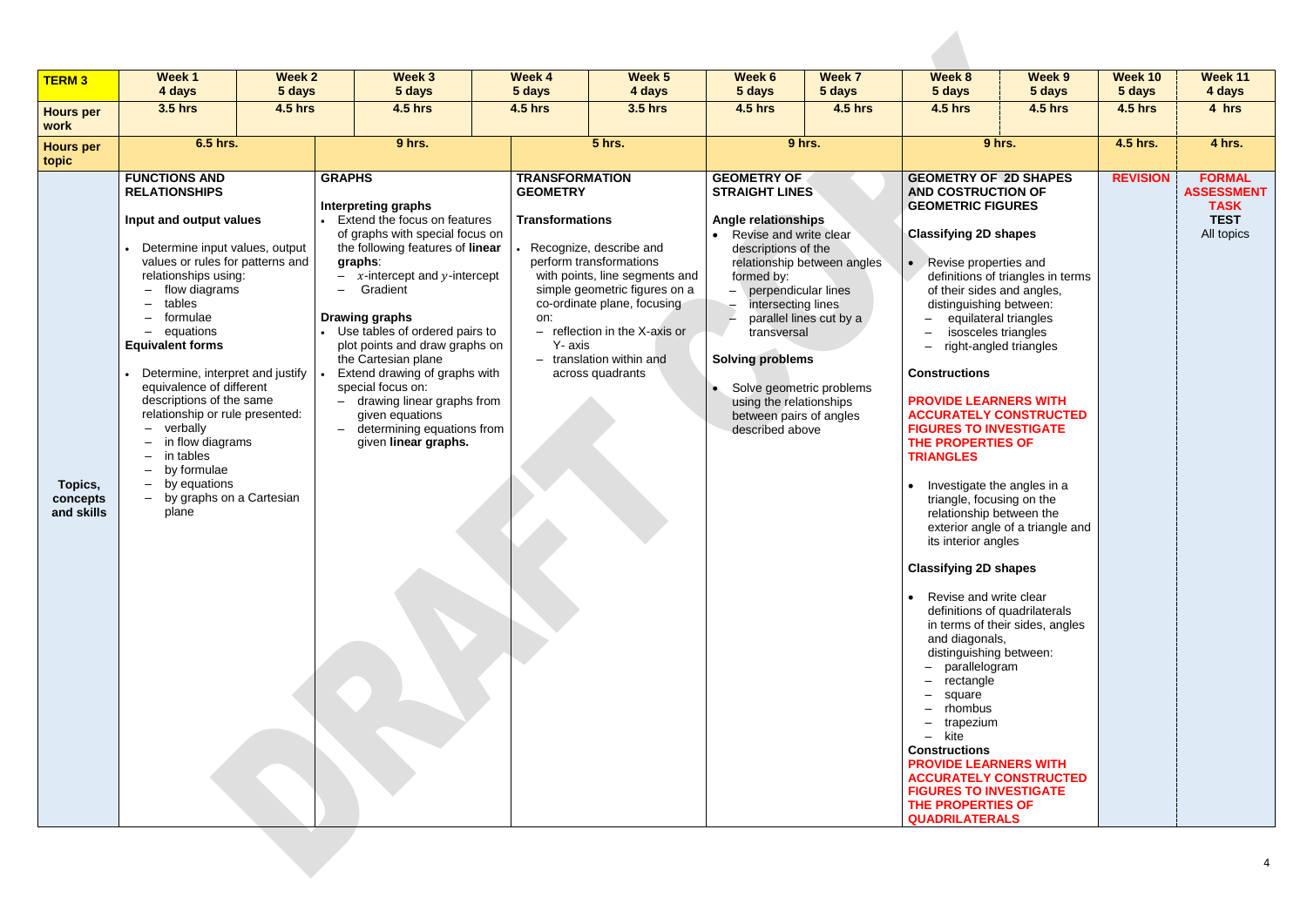|                                                      |  |                                                                                                                              |                                                                                                                                                                                                                                                    | investigate sides and a<br>and diagonals in<br>quadrilaterals, focusing<br>exploring the sum of<br>interior angles of<br>polygons<br>the diagonals of<br>rectangles, squares<br>parallelograms, rho<br>kites |
|------------------------------------------------------|--|------------------------------------------------------------------------------------------------------------------------------|----------------------------------------------------------------------------------------------------------------------------------------------------------------------------------------------------------------------------------------------------|--------------------------------------------------------------------------------------------------------------------------------------------------------------------------------------------------------------|
| <b>Prerequisite</b><br>skill or<br>pre-<br>knowledge |  | Translations, reflections,<br>rotations enlargements and<br>reductions with geometric<br>figures and shapes on grid<br>paper | Recognize and describe pairs<br>of angles formed by:<br>perpendicular lines<br>intersecting lines<br>parallel lines cut by a<br>transversal<br>• Solve geometric problems<br>using the relationships between<br>pairs of angles described<br>above | the sum of the interior a<br>of triangles<br>Identify and write clear<br>definitions of types of tr<br>focusing on sides and a                                                                               |

| investigate sides and angles.<br>and diagonals in<br>quadrilaterals, focusing on:<br>exploring the sum of the<br>interior angles of             |  |
|-------------------------------------------------------------------------------------------------------------------------------------------------|--|
| polygons<br>the diagonals of<br>rectangles, squares,<br>parallelograms, rhombi and<br>kites                                                     |  |
| the sum of the interior angles<br>of triangles<br>Identify and write clear<br>definitions of types of triangles<br>focusing on sides and angles |  |
|                                                                                                                                                 |  |

**N.B. BY THE END OF TERM 3, LEARNERS SHOULD HAVE COMPLETED A PROJECT AND A TEST. SEE NOTES ON PROJECT FROM ABRIDGED SECTION 4 OF CAPS.**